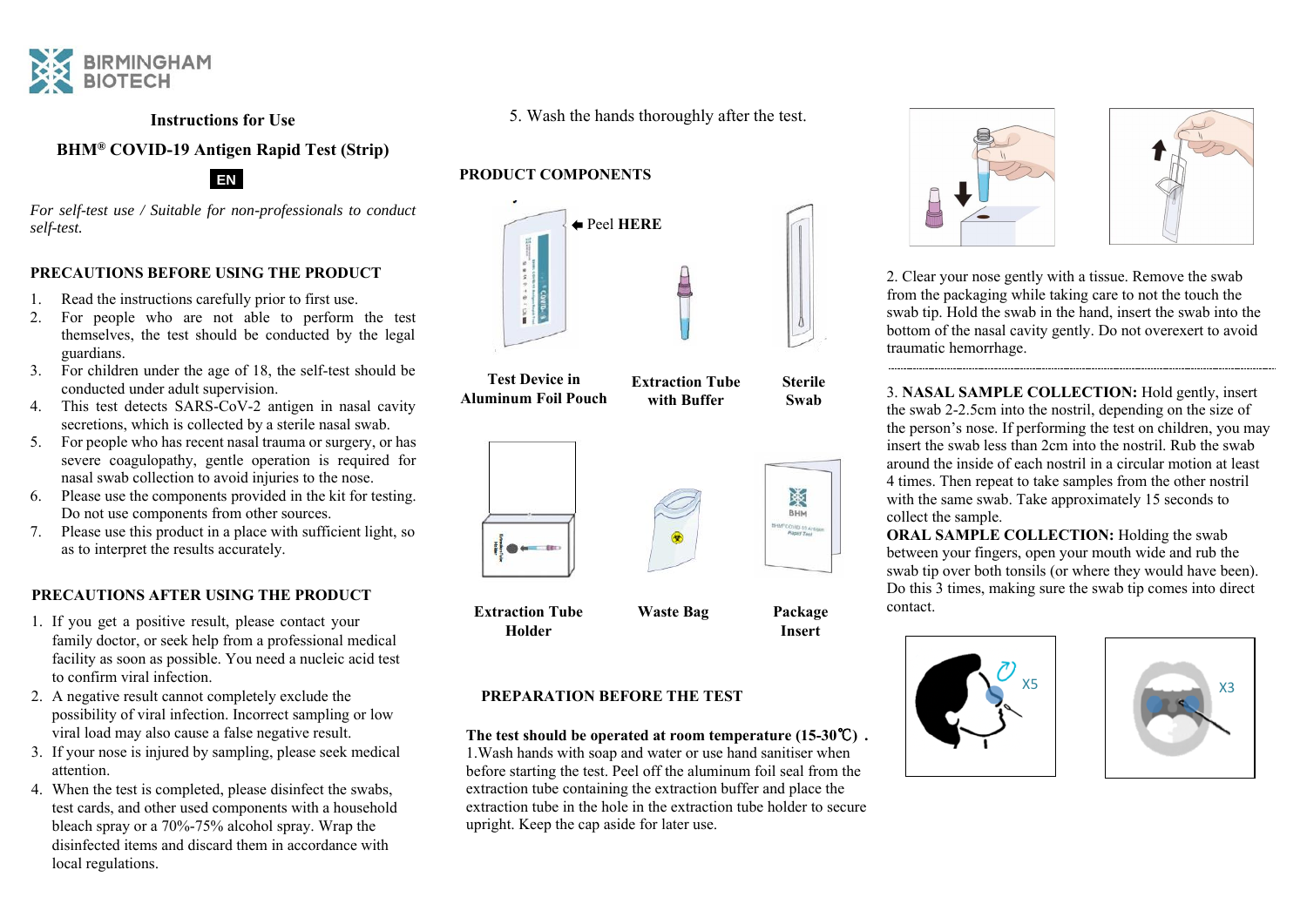

4. Immediately place the swab into the extraction tube. Be sure it is touching the bottom of the tube. Rotate the swab vigorously at least 5 times, rubbing the swab against the wall of the tube. Let the swab soak in the buffer liquid **for at least 1minute. Incorrect or invalid results may occur if the swab is soaked for too short or too long.**



5. After one minute, carefully remove the swab from the tube. Squeeze the swab tip through the tube while removing the swab in order to remove as much liquid as possible from the swab. Do not touch the tip of the swab.

6. Screw the cap on to the extraction tube tightly, making sure that it is sealed tightly.

# **TEST PROCEDURE**



7. Remove test device from the sealed pouch just prior to the testing. Set it on a flat surface.



8. Reverse the sample extraction tube and add 2 drops (about 70-80μl) of test sample by squeezing the extracted solution tube into the sample window. Wait 10 minutes. Do not handle or move the test device until the 10 minutes is complete.

9. Read the result at 10-20 minutes. Do not interpret the result after 20 minutes. False positives, false negatives or invalid results may occur if the device is read beyond the recommended time period.

10. After interpretation of results, discard all biological components safely in the waste bag provided. Report test results to the local health authority. Sanitise the work space with 70% alcohol or household bleach, and wash hands with soap and water or use hand sanitiser.

### **INTERPRETATION OF RESULTS**



*A negative result does not exclude SARS-CoV-2 infection and may need to be confirmed with a molecular assay.*

#### **Positive:**



•The presence of two pink lines, control line (C) and test line (T),indicates a positive result. •Please contact a family doctor or the local health department immediately and follow local guidelines for self-isolation.

**POSITIVE** *A negative result does not exclude SARS-CoV-2 infection and may need to be confirmed with a molecular assay.*

#### **Invalid:**



•If the quality control line (C) is not observed, test results are invalid regardless of whether the test line (T) is displayed, and the specimen should be retested using a new strip. •If the test results remain invalid, please

contact a family doctor or visit a COVID-19 **INVALID** test center.

> *If the result is invalid, repeat the test with a new test kit.*

## **SUMMARY**

This product is used for in vitro qualitative detection of COVID-19 antigen in anterior nasal swabs. Coronavirus belongs to the Nestovirus, Coronaviridae, and is divided into three genera:  $\alpha$ ,  $\beta$ , and  $\gamma$ . Genera  $\alpha$ ,  $\beta$  are only pathogenic to mammals while genera  $\gamma$  mainly causes infections in birds. Coronavirus is mainly transmitted through direct contact with secretions or through aerosols and droplets. There is also evidence that it can be transmitted through the fecal-oral route. There are currently 7 known types of human coronavirus (HCoV) that cause human respiratory disease: HCoV-229E, HCoV-OC43, SARS-CoV, HCoV-NL63, HCoV-HKU1, MERS-CoV and 2019-nCoV, which are the important pathogens of human respiratory infections. 2019 nCoV may cause COVID-19, clinical manifestations are systemic symptoms such as fever and fatigue, accompanied by dry cough and dyspnea, etc., which can rapidly develop into severe pneumonia, respiratory failure, and acute breathing distress syndrome, septic shock, multiple organ failure, severe acid-base metabolism disorders and become life-threatening.

## **INTENDED USE**

The BHM® COVID-19 Antigen Rapid Test is intended for the qualitative detection of the nucleocapsid protein antigen from 2019-nCoV from individuals with or without symptoms or other epidemiological reasons to suspect COVID-19. The test is suitable to be performed by adults above the age of 18 as a self-test or performed on children above the age of 7 by an adult. Results are for the identification of 2019-nCoV nucleocapsid protein antigen. Antigen is generally detectable in anterior nasal specimens during the acute phase of infection. Positive results indicate the presence of viral antigens, but clinical correlation with past medical history and other diagnostic information is necessary to determine infection status.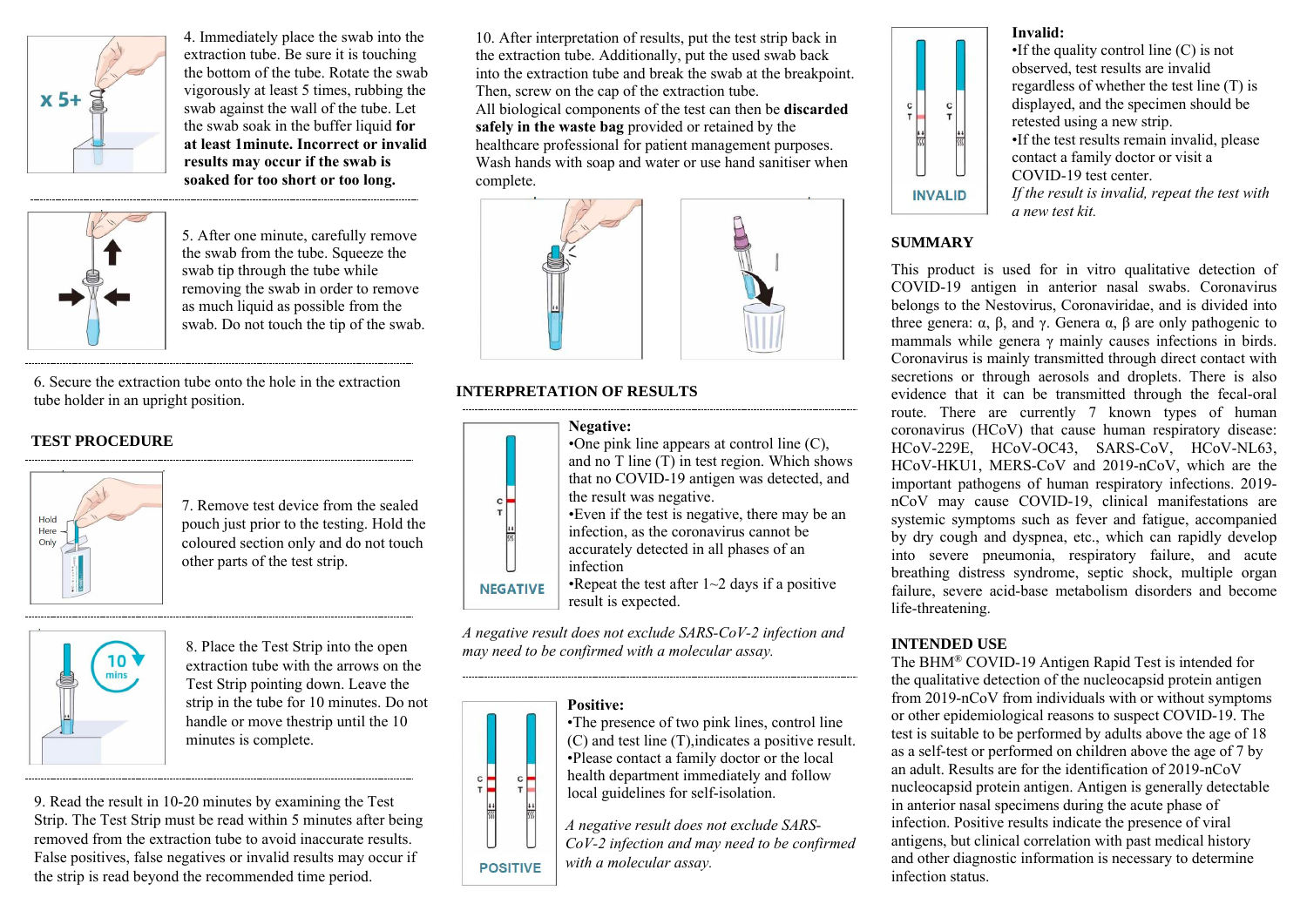Positive results do not rule out bacterial infection or coinfection with other viruses and the agent detected may not be the definite cause of disease. Individuals who test positive with the BHM® COVID-19 Antigen Rapid Test should self-isolate and seek follow-up care with their general practitioner or healthcare provider as additional testing may be necessary. Negative results should be treated as presumptive, do not rule out 2019-nCoV infection and should not be used as the sole basis for treatment or patient management decisions, including infection control decisions. Negative results should be confirmed with a molecular assay, if necessary, for patient management. Individuals who test negative and continue to experience COVID-19 like symptoms of fever, cough and/or shortness of breath may still have 2019-nCoV infection and should seek follow up care with their general practitioner or healthcare provider.

## **TEST PRINCIPLE**

The reagent utilises the principle of the double antibody sandwich method combined with colloidal gold immunochromatography. The test card also contains a quality control line (C line), which should appear regardless of whether there is a T line. The C line is for the quality control of the antibody immune complex. If the C line does not appear, it indicates that the test result is invalid, and the sample should be retested with another test strip.

## **STORAGE AND STABILITY**



## **WARNINGS AND PRECAUTIONS**

- 1. People who are not able to perform the test alone should be tested by their legal guardians.
- 2. This product is applicable to nasal swab samples. Using other sample types may cause inaccurate or invalid test results.
- 3. Test within two hours after sample collection. Stale samples may cause inaccurate results.
- 4. Please wait 15 to 30 minutes after sample loading, and then read the test results. Incorrect waiting time may cause inaccurate results.
- 5. If the test line or control line is out of the test window, do not use the test card. The test result is invalid. Retest the sample with another test card.
- 6. This product is disposable. DO NOT recycle used components.
- 7. Disinfect used products, samples, and other consumables with a household bleach spray, or a 70% - 75% alcohol spray.
- 8. Wash the hands thoroughly before and after the test.
- 9. Do not touch swab tip when handling the swab.
- 10. Inadequate or inappropriate specimen collection may yield inaccurate test results.

## **PRODUCT PERFORMANCE**

**Limit of Detection (LoD)**: The BHM® COVID-19 Antigen Rapid Test performs to a standard whereby it can detect a viral load of 100 PFU/ml (equivalent to an ORF1ab Ct of 27.7 and N1 Ct of 30.7).

#### **Cross-Reactivity with Other Pathogens**

No cross-reactivity observed with the following pathogens: Influenza A (H1N1), Influenza A (H3N2), Influenza A (H5N1), Influenza A (H7N9), Influenza B, MERS-Coronavirus, Human Coronavirus (NL63), Human Coronavirus (229E), Human Coronavirus (OC43), Respiratory Syncytial Virus (Type A), Adenovirus Human Metapneumovirus (hMPV), Enterovirus/ Coxsackievirus B4, Parainfluenza, SARS-CoV-1 and Rhinovirus.

#### **Interference Test**

Mucin (2%), Blood (1%), Nasal Drops (15%), Nasal Spray (15%), Anti-viral Drugs (0.5%), Afrin-nasal spray (15%), Chloraseptic, Cepacol (1.5mg/ml), CVS throat spray (15%), Mupirocin Ointment (10mg/ml), Nasocort Allery (15%), Neilmed Sinuflow Ready Rinse (15%), NeilMed Sinufrin plus (15%), Neo-Synephrine (15%), Oseltamivir (2.5mg/ml), Mucin protein (2.5mg/ml), Rhinocort (15%), Saline Nasal spray (15%), Tobramycin (4.4ug/ml), and Zanamivir  $(282 \text{ ng/ml})$  were found not to affect test performance.

#### **High Dose Hook Effect**

No high dose hook effect was observed when tested with up to a concentration of 1.6 x 10<sup>5</sup> TCID50/ml of heat inactivated COVID-19 virus with the BHM® COVID-19 Antigen Rapid Test.

#### **Intra-Assay**

Within-run precision has been determined by using 10 replicates of three specimens: a negative, a low titer positive and a high titer positive. The three samples were correctly identified and consistent.

#### **Inter-Assay**

Between-run precision has been determined by 10 independent assays on the same three specimens: a negative, a low titer positive and a high titer positive. Three different lots of the BHM COVID-19 Antigen Rapid Test have been tested over a month period using the three samples. The specimens were correctly identified and consistent..

#### **Sensitivity, Specificity & Total Accuracy**

The product performance was evaluated with clinical specimens, using commercial RT-PCR kit as the reference method.

Overall Clinical Study Results for Nasal Swabs:

| <b>Method</b>        | <b>PCR</b><br>Positive | <b>PCR</b><br>Negative | <b>Total</b><br><b>Results</b> |
|----------------------|------------------------|------------------------|--------------------------------|
| Positive Nasal Swab  | 54                     |                        | 54                             |
| Negative Nasal Swab  | 2                      | 96                     | 98                             |
| <b>Total Results</b> | 56                     | 96                     | 152                            |

Relative sensitivity =  $96.4\%$  (95%Cl: 85.4%-98.9%) Relative specificity =  $100\%$  (95%Cl: 94.3%-100%) Relative accuracy =  $98.0\%$  (95%Cl: 93.4%-99.3%)

Overall Clinical Study Results for Oral Swabs:

| <b>Method</b>        | <b>PCR</b><br><b>Positive</b> | <b>PCR</b><br><b>Negative</b> | Total<br><b>Results</b> |
|----------------------|-------------------------------|-------------------------------|-------------------------|
| Positive Oral Swab   | 55                            |                               | 56                      |
| Negative Oral Swab   | 2                             | 94                            | 96                      |
| <b>Total Results</b> |                               | 95                            | 152                     |

Relative sensitivity =  $96.5\%$  (95%Cl: 85.4%-98.9%) Relative specificity = 99.0% (95%Cl: 94.3%-100% ) Relative accuracy = 98.2% (95%Cl: 93.4%-99.3%)

## **LIMITATIONS**

1. This product is intended for self-test diagnosis of COVID-19 only. The final diagnosis should not be determined solely on the result of a single test, but should be determined by a professional doctor after evaluating the clinical signs and the results of other examinations.